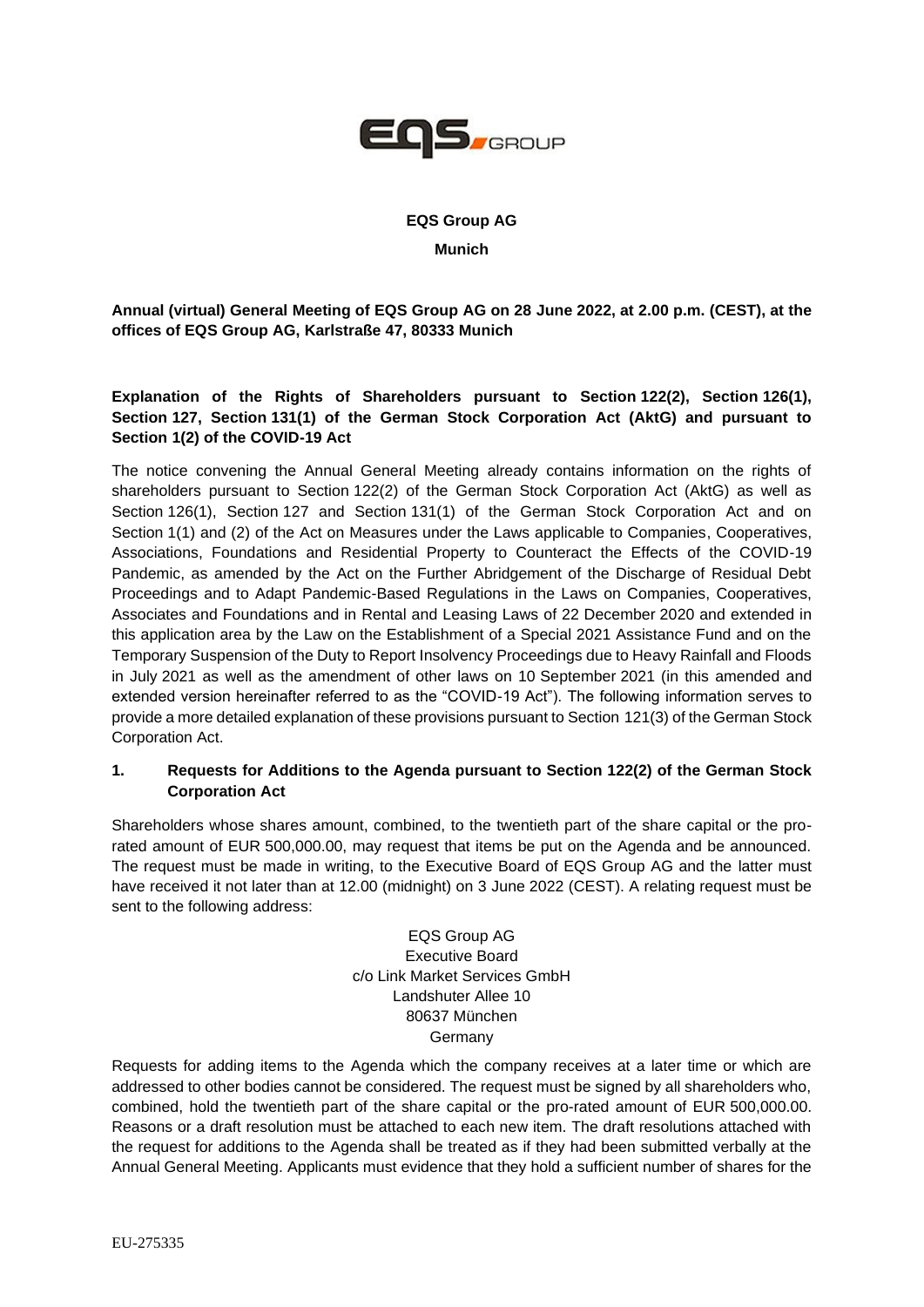term of the legally required minimum possession period of 90 days prior to the receipt of the request and that they will hold them until the decision about the request has been made (Sections 122(2), 122(1), sentence°(3) of the German Stock Corporation Act and Section 70 of the German Stock Corporation Act).

The provisions of the German Stock Corporation Act on which this shareholder right is based read in part as follows:

### *Section 122 of the German Stock Corporation Act on convening a meeting at the request of a minority (excerpt)*

*(1) <sup>1</sup> The Annual General Meeting shall be convened if shareholders whose shares together amount to one-twentieth of the share capital request such a meeting in writing, stating the purpose and the reasons; such request shall be addressed to the Executive Board. <sup>2</sup> The Articles of Association may make the right to request the convening of the annual general meeting subject to a different form and to the holding of a lower proportion of the share capital. <sup>3</sup> The applicants must evidence that they have held the shares for at least 90 days prior to the date of receipt of the request and that they will hold the shares until the Executive Board has made a decision about the request. <sup>4</sup> Section 121(7) of the German Stock Corporation Act shall be applied accordingly.*

*(2) <sup>1</sup> In the same way, shareholders whose shares amount, combined, to the twentieth part of the share capital or the pro-rated amount of 500,000 euros, may request that items be put on the Agenda and be announced. <sup>2</sup> Reasons or a draft resolution must be attached to each new item. <sup>3</sup> The request within the meaning of sentence 1 must be received by the company at least 24 days, in the case of listed companies at least 30 days, before the meeting; the day of receipt shall not be counted.*

### *Section 124 of the German Stock Corporation Act on notice of request for additions; proposals for resolutions (excerpt)*

*(1) <sup>1</sup> If the minority has requested pursuant to Section 122(2) that items be put on the Agenda, such items shall be announced either at the time the meeting is called or otherwise without undue delay after receipt of the request. <sup>2</sup> Section 121(4) shall apply mutatis mutandis; in addition, Section 121(4a) shall apply mutatis mutandis to listed companies. <sup>3</sup> Notice and delivery shall be carried out in the same way as for convening the meeting.*

#### *Section 70 of the German Stock Corporation Act on shareholding period calculation*

*1 If the exercising of rights arising from the share is conditional upon the shareholder having been the holder of the share for a certain period of time, a claim for transfer of ownership against a credit institution, a financial services institution or an enterprise operating pursuant to Section 53(1) sentence°(1) or Section 53b(1) sentence (1) or Section 7 of the German Banking Act shall be deemed equivalent to ownership. <sup>2</sup> The period of ownership of a predecessor in title shall be attributed to the shareholder if they acquired the share free of charge, from their trustee, as universal successor, in the event of the dissolution of a community or in the event of a portfolio transfer pursuant to Section 13 of the German Insurance Supervision Act or Section 14 of the German Building Societies Act.*

# **2. Counter-Motions and Election Proposals pursuant to Sections 126(1), 127 of the German Stock Corporation Act**

Shareholders of the company may send counter-motions to resolutions proposed by the Executive Board and/or Supervisory Board on certain Agenda items as well as election proposals for the election of members of the Supervisory Board or auditors (cf. Sections 126, 127 of the German Stock Corporation Act). Insofar as counter-motions or election proposals are to be made available by the company, the latter must have received them, including the name of the shareholder, no later than 14 days prior to the meeting, i.e. by 12.00 (midnight) on 13 June 2022 (CEST).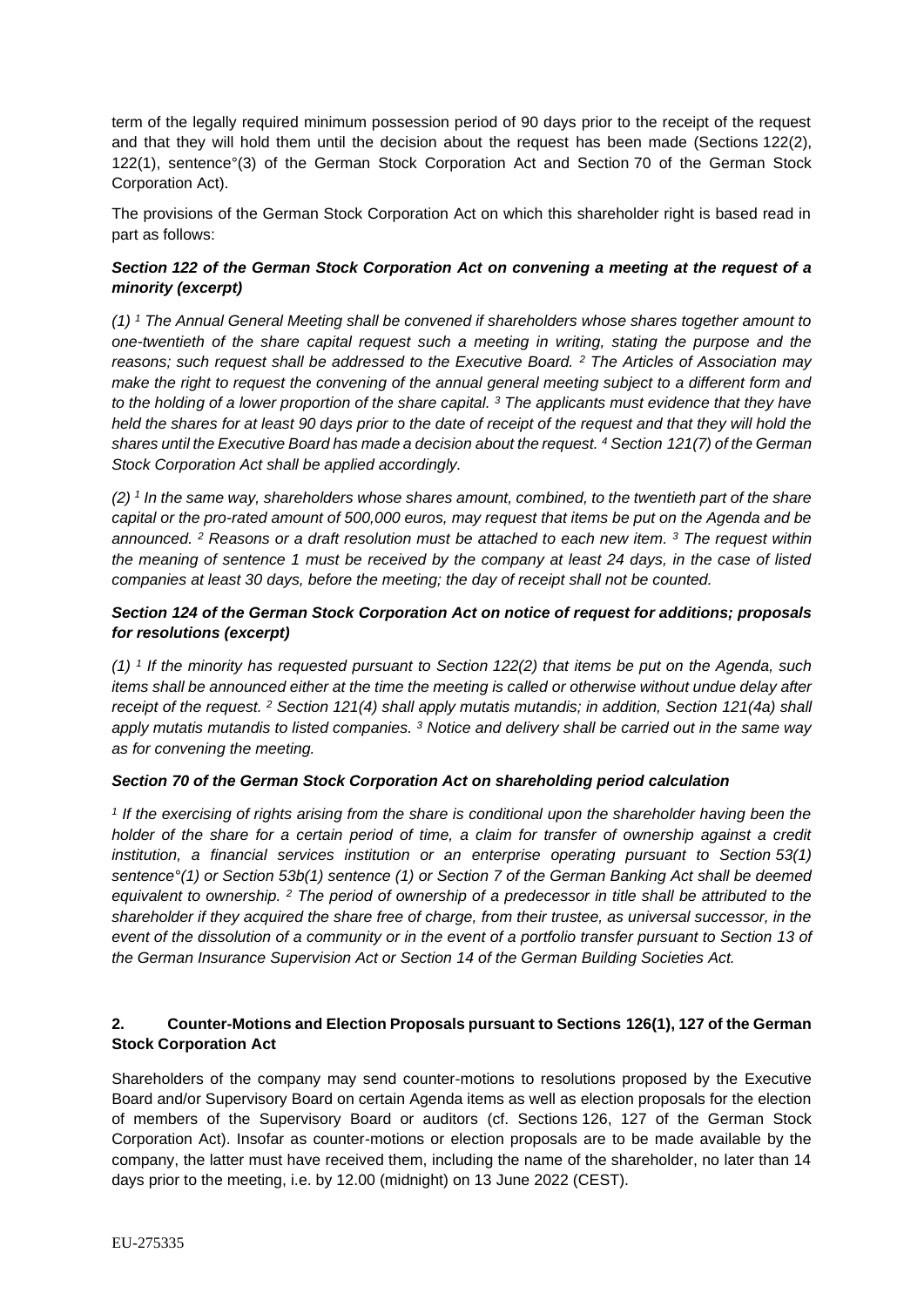Counter-motions to Agenda items of the Annual General Meeting or election proposals must be sent to:

# EQS Group AG c/o Link Market Services GmbH Landshuter Allee 10 80637 München **Germany**

#### or to the email address antraege@linkmarketservices.de

Any counter-motions to be made accessible should state reasons. No reasons need to be given for election proposals. Sections 126(2), 127(1) and (3) of the German Stock Corporation Act provide for the preconditions under which counter-motions and election proposals do not need to be made available. Any counter-motions and election proposals issued by shareholders, including the name of the shareholder and the necessary reasons for counter-motions which need to be made available after their receipt, including a statement of the administration will be published on the company's website at

https://www.eqs.com/de/ueber-eqs/corporate-governance/

pursuant to Section 126(1) of the German Stock Corporation Act. Election proposals issued by shareholders will only be made accessible if they state the name, exercised profession and place of residence of the proposed person and, in case of proposals for the election of members of the Supervisory Board, information on their membership of other supervisory boards to be established by law and comparable control bodies of commercial enterprises in Germany and abroad (cf. Section 127(3) in conjunction with Section 124(3) sentence°(4) and Section 25(1) sentence°(5) of the German Stock Corporation Act).

Shareholder motions or election proposals which are to be made available pursuant to Section 126 or 127 of the German Stock Corporation Act will be deemed to be submitted during the Meeting, if the person submitting the motion or proposal is duly legitimised and registered to take part in the Annual General Meeting. The right of the chairperson of the meeting to vote on the management's proposals first will remain unaffected The right of every shareholder to submit counter-motions or election proposals to different Agenda items during the Annual General Meeting, even without any prior transmission to the company, will remain unaffected. This can be done by using a button in the AGM portal linking to a counter-motion form.

The provisions of the German Stock Corporation Act on which these shareholder rights are based, which determine, among other things, the conditions under which countermotions and election proposals may not be made available, read as follows:

#### *Section 126 of the German Stock Corporation Act on shareholder motions*

*(1) <sup>1</sup> Motions by shareholders, including the name of the shareholder, the reason and any statement by the management, shall be made available to the entitled persons referred to in Section 125(1) to (3) subject to the conditions set out therein, if the shareholder has sent a counter-motion to a proposal from the Executive Board and Supervisory Board on a specific item on the Agenda, together with the reason, to the address stated for this purpose in the notice convening the meeting at least 14 days before the meeting. <sup>2</sup>The day of receipt shall not be counted. <sup>3</sup> In the case of listed companies, the information must be made available on the company's website. <sup>4</sup> Section 125(3) shall apply accordingly.*

*(2) <sup>1</sup> A counter-motion and its reason need not be made available,*

- *1. If making it available would render the Executive Board liable to prosecution,*
- *2. If the counter-motion would lead to a resolution of the Annual General Meeting that would be unlawful or contrary to the Articles of Association,*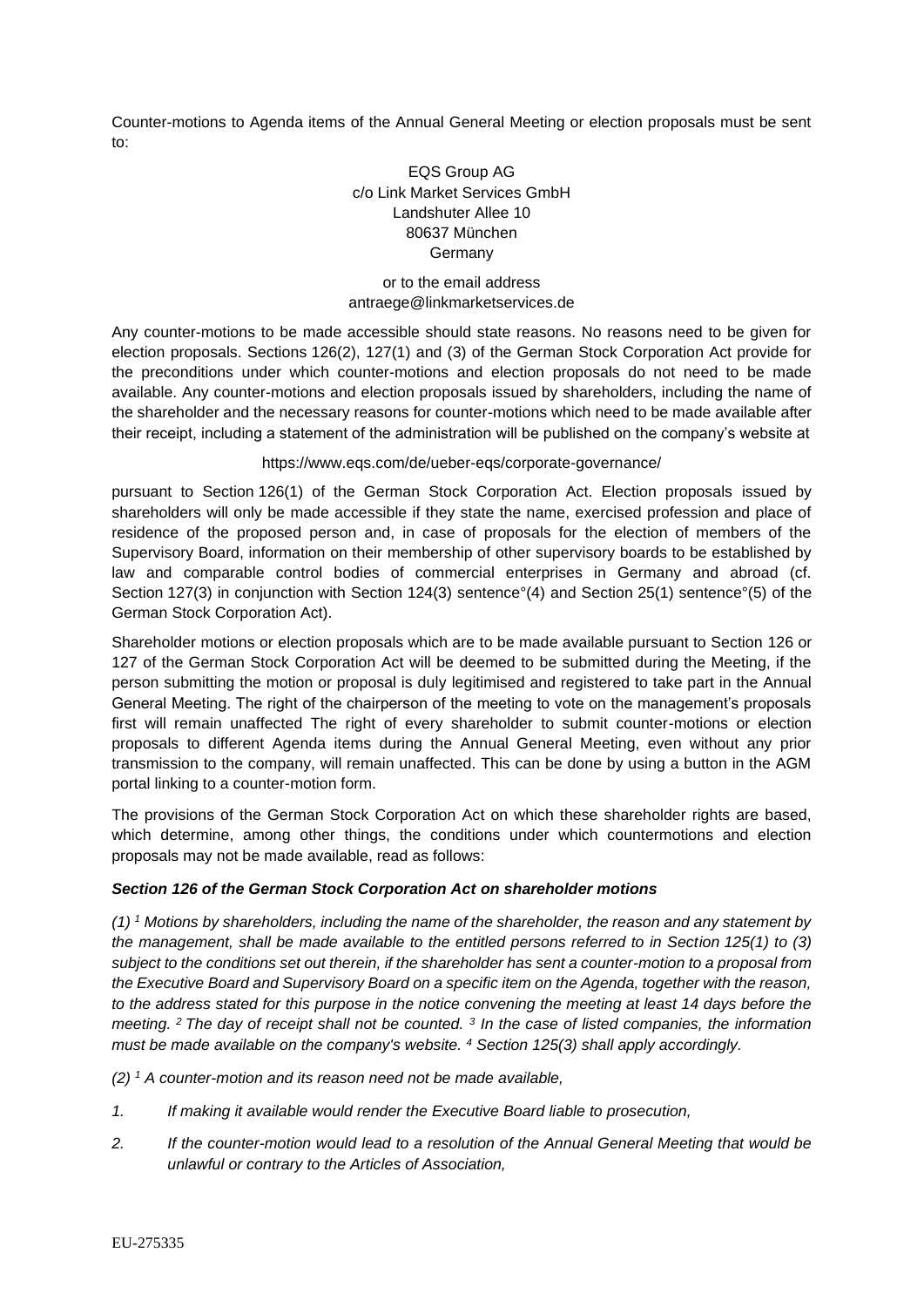- *3. If the statement of reason contains information that is manifestly false or misleading in material respects or if it is offensive,*
- *4. If a shareholder counter-motion based on the same facts has already been made available to an Annual General Meeting of the company pursuant to Section 125,*
- *5. If the same shareholder counter-motion with substantially the same reason has already been made available to at least two Annual General Meetings of the company pursuant to Section 125 in the last five years and less than one-twentieth of the share capital represented voted in favour of it at the Annual General Meeting,*
- *6. If the shareholder indicates that they will not attend the Annual General Meeting and will not be represented, or*
- *7. If the shareholder has failed to make or have a counter-motion communicated by them made at two Annual General Meetings in the last two years.*
- *<sup>2</sup>The reason need not be made available if it exceeds 5,000 characters in total.*

*(3) If several shareholders make counter-motions on the same subject matter of the resolution, the Executive Board may combine the counter-motions and their statements of reasons.*

#### *Section 127 of the German Stock Corporation Act on shareholder election proposals (excerpt)*

*<sup>1</sup> Section 126 shall apply mutatis mutandis to a shareholder proposal for the election of supervisory board members or auditors. <sup>2</sup> No reasons need to be given for election proposals. <sup>3</sup> The Executive Board need not make the election proposal available even if the proposal does not contain the information required under Section 124(3) sentence°(4) and Section 125(1) sentence°(5). […]*

#### *Section 124 of the German Stock Corporation Act on notice of request for additions; proposals for resolutions (excerpt)*

*(3) […] 4 The proposal for the election of supervisory board members or auditors shall state their names, occupation and place of residence. […]*

### *Section 125 of the German Stock Corporation Act on notices to shareholders and Supervisory Board members (excerpt)*

*(1) <sup>5</sup> In the case of listed companies, a proposal for the election of Supervisory Board members shall be accompanied by information on their membership of other supervisory boards to be established by law and comparable control bodies of commercial enterprises in Germany and abroad.*

*3) Each member of the Supervisory Board may request that the Executive Board send them the same notices.*

#### *Section 1(2) of the COVID-19 Act (excerpt)*

*(2) […] <sup>3</sup> Shareholder motions or election proposals which are to be made available pursuant to Section 126 or 127 of the German Stock Corporation Act will be deemed to be submitted during the Meeting, if the person submitting the motion or proposal is duly legitimised and registered to take part in the Annual General Meeting.*

**3. Shareholders' Right to Ask Questions; Shareholders' Right to Information pursuant to Section 131(1) of the German Stock Corporation Act in conjunction with Article 2 Section 1(2) sentence°(2) of the COVID-19 Act by Electronic Communication**

The shareholders' right to information is restricted in case of a virtual Annual General Meeting pursuant to Section 1(2) of the COVID-19 Act. According to such, shareholders will have the right to pose their questions by electronic communication (Section 1(2) sentence (1) no. (3) of the COVID-19 Act).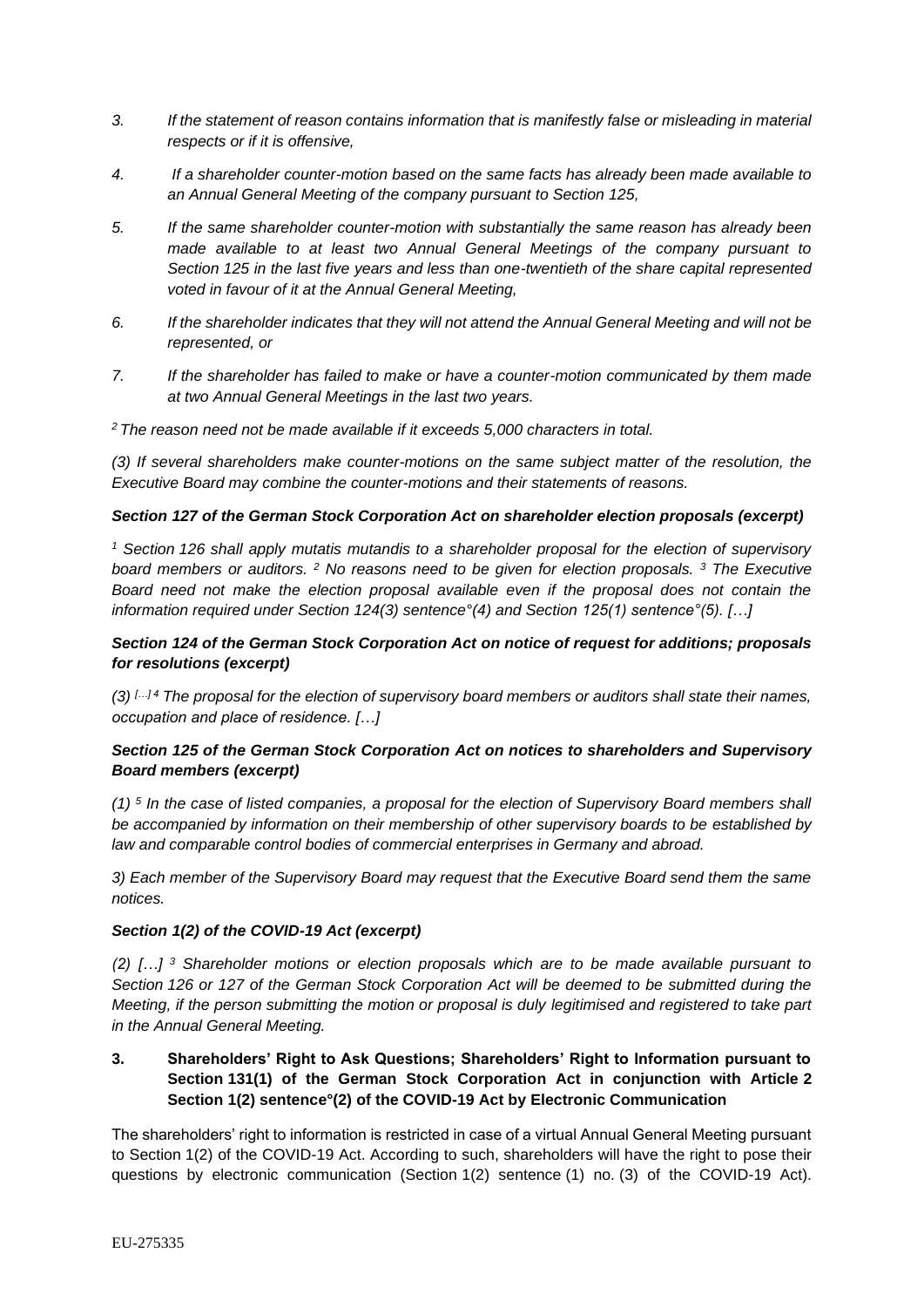Properly registered shareholders have the right to ask questions in text form by electronic communication through the AGM portal or to contribute articles to be read out loud, from the opening of the general debate until its closure by the chairman of the Meeting.

Pursuant to Section 1(2) sentence°(2) of the COVID-19 Act, the Executive Board shall decide on the manner in which the questions are to be answered at its own dutiful discretion. According to the explanatory memorandum to Section 1(2) sentence°(2) of the COVID-19 Act, the Executive Board may combine questions and their answers if it deems this to be expedient.

The provision of the German Stock Corporation Act and Section 1(2) sentence°(1) no. 3, sentence (2) of the COVID-19 Act on which this option to pose a question by way of electronic communication is based reads as follows:

# *Section 131 of the German Stock Corporation Act on shareholders' right to information (excerpt)*

*(1) <sup>1</sup> Each shareholder shall, upon request, be provided with information by the Executive Board at the Annual General Meeting regarding the Company's affairs to the extent that such information is necessary to permit a proper evaluation of the relevant item on the Agenda. <sup>2</sup>The duty to provide information also extends to the Company's legal and business relationships with an affiliated company.*

# *Section 1(2) sentence°(1) no. (3), sentence (2) of the COVID-19 Act (excerpt)*

*(2) <sup>1</sup> The Executive Board may decide that the meeting shall be held as a virtual Annual General Meeting without the physical presence of the shareholders or their powers of attorney, provided that*

*[…]*

*3. Shareholders are granted the right to ask questions by means of electronic communication,*

*[…]*

*<sup>2</sup> The Executive Board shall decide at its own dutiful discretion how to answer questions; it may also stipulate that questions must be submitted by electronic communication no later than one day before the meeting.* 

#### **4. Lodging Complaints Against Resolutions of the Annual General Meeting**

Shareholders who registered their shares in due time and exercised their voting rights, will have the option to lodge complaints against the resolutions of the Annual General Meeting with the notary public engaged for recording it, by using electronic communication.

Such declarations can be made through the web-based AGM portal at

https://www.eqs.com/about-eqs/corporate-governance/

for recording pursuant to Section 245(1) of the German Stock Corporation Act, from the opening of the Annual General Meeting. The declaration can be filed through the web-based AGM portal from the beginning of the Annual General Meeting to its end. The notary public has authorised the company to receive the complaints through the web-based AGM portal so that complaints against resolutions of the Annual General Meeting which are made electronically through the web-based AGM portal of the company will be recorded by the notary public.

The provision of Section 1(2) sentence<sup>o</sup>(1) no. (4) of the COVID-19 Act on which this option to lodge a complaint by way of electronic communication is based reads as follows:

# *Section 1(2) sentence°(1) no. (4) of the COVID-19 Act (excerpt)*

*(2) The Executive Board may decide that the meeting shall be held as a virtual Annual General Meeting without the physical presence of the shareholders or their powers of attorney, provided that*

*[…]*